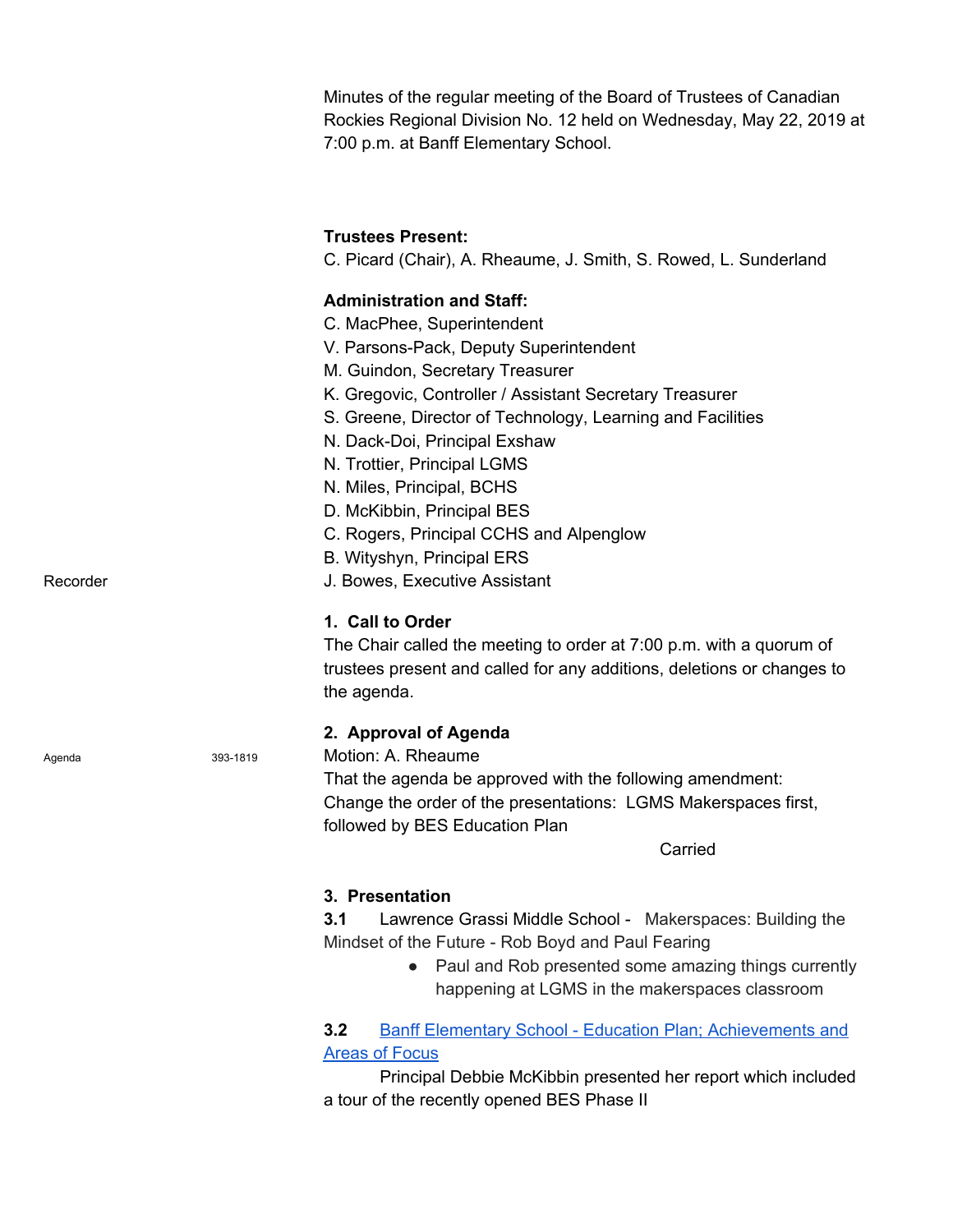|                            |          | 4. Approval of Minutes<br><b>Regular Meeting</b><br>4.1                                                                                                                                                                                                   |
|----------------------------|----------|-----------------------------------------------------------------------------------------------------------------------------------------------------------------------------------------------------------------------------------------------------------|
|                            | 394-1819 | Motion: J. Smith                                                                                                                                                                                                                                          |
| <b>Regular Mtg Minutes</b> |          | That the minutes of the April 23, 2019 regular meeting be approved as                                                                                                                                                                                     |
|                            |          | presented.                                                                                                                                                                                                                                                |
|                            |          | Carried                                                                                                                                                                                                                                                   |
|                            |          | 5. Action Items -                                                                                                                                                                                                                                         |
|                            |          | 5.1<br><b>Bank Borrowing Resolution</b>                                                                                                                                                                                                                   |
|                            |          |                                                                                                                                                                                                                                                           |
| Selection of MNP           | 395-1819 | Motion: L. Sunderland<br>That the Board approve a <b>Borrowing Resolution</b> to borrow up to 2.4<br>million dollars on a revolving basis in accordance with the standard<br>form, a copy of which is attached hereto and forms part of these<br>minutes. |
|                            |          | Carried                                                                                                                                                                                                                                                   |
|                            |          | 6.<br><b>Information / Discussion</b>                                                                                                                                                                                                                     |
|                            |          | 6.1<br><b>Superintendent Report</b>                                                                                                                                                                                                                       |
|                            |          | Administrative staffing evaluations have taken place over the<br>$\bullet$<br>past month                                                                                                                                                                  |
|                            |          | ATA Bargaining<br>$\bullet$                                                                                                                                                                                                                               |
|                            |          | International Student Program - always looking for new<br>$\bullet$<br>homestay families                                                                                                                                                                  |
|                            |          | International Student Program summer Chinese group<br>$\circ$                                                                                                                                                                                             |
|                            |          | confirmed in August with another potential group in<br>October                                                                                                                                                                                            |
|                            |          | Bringing budget forward for presentation and review at the next<br>$\bullet$                                                                                                                                                                              |
|                            |          | Committee of the Whole meeting followed by approval at the                                                                                                                                                                                                |
|                            |          | next Public School Board meeting                                                                                                                                                                                                                          |
|                            |          | Currently no provincial budget to work with.<br>$\circ$                                                                                                                                                                                                   |
|                            |          |                                                                                                                                                                                                                                                           |
|                            |          | 6.2<br><b>Deputy Superintendent Report</b>                                                                                                                                                                                                                |
|                            |          | <b>Board Items.</b><br>7.                                                                                                                                                                                                                                 |
|                            |          | 7.1<br><b>Board Highlights</b>                                                                                                                                                                                                                            |
|                            |          | • BES Phase II Completion                                                                                                                                                                                                                                 |
|                            |          | • Instructional Excellence Symposium                                                                                                                                                                                                                      |
|                            |          | Staffing                                                                                                                                                                                                                                                  |
|                            |          | Correspondence<br>7.2                                                                                                                                                                                                                                     |
|                            |          | <b>Alpenglow Playground Letter of Support</b><br>7.2.1                                                                                                                                                                                                    |
|                            |          | 7.2.2 Thank you Postcard From BCHS Travel Club                                                                                                                                                                                                            |
|                            |          | 7.3<br><b>Trustee Reports</b>                                                                                                                                                                                                                             |
|                            |          | <b>7.3.1 C. Picard</b>                                                                                                                                                                                                                                    |
|                            |          | <b>CCHS Parent Council meeting</b>                                                                                                                                                                                                                        |
|                            |          | Banff Workshop - Kids in Food Programming<br>$\bullet$                                                                                                                                                                                                    |
|                            |          | <b>Board Self Evaluation</b>                                                                                                                                                                                                                              |
|                            |          | <b>Superintendent Evaluation</b>                                                                                                                                                                                                                          |
|                            |          | <b>ATA Bargaining</b>                                                                                                                                                                                                                                     |
|                            |          |                                                                                                                                                                                                                                                           |
|                            |          |                                                                                                                                                                                                                                                           |